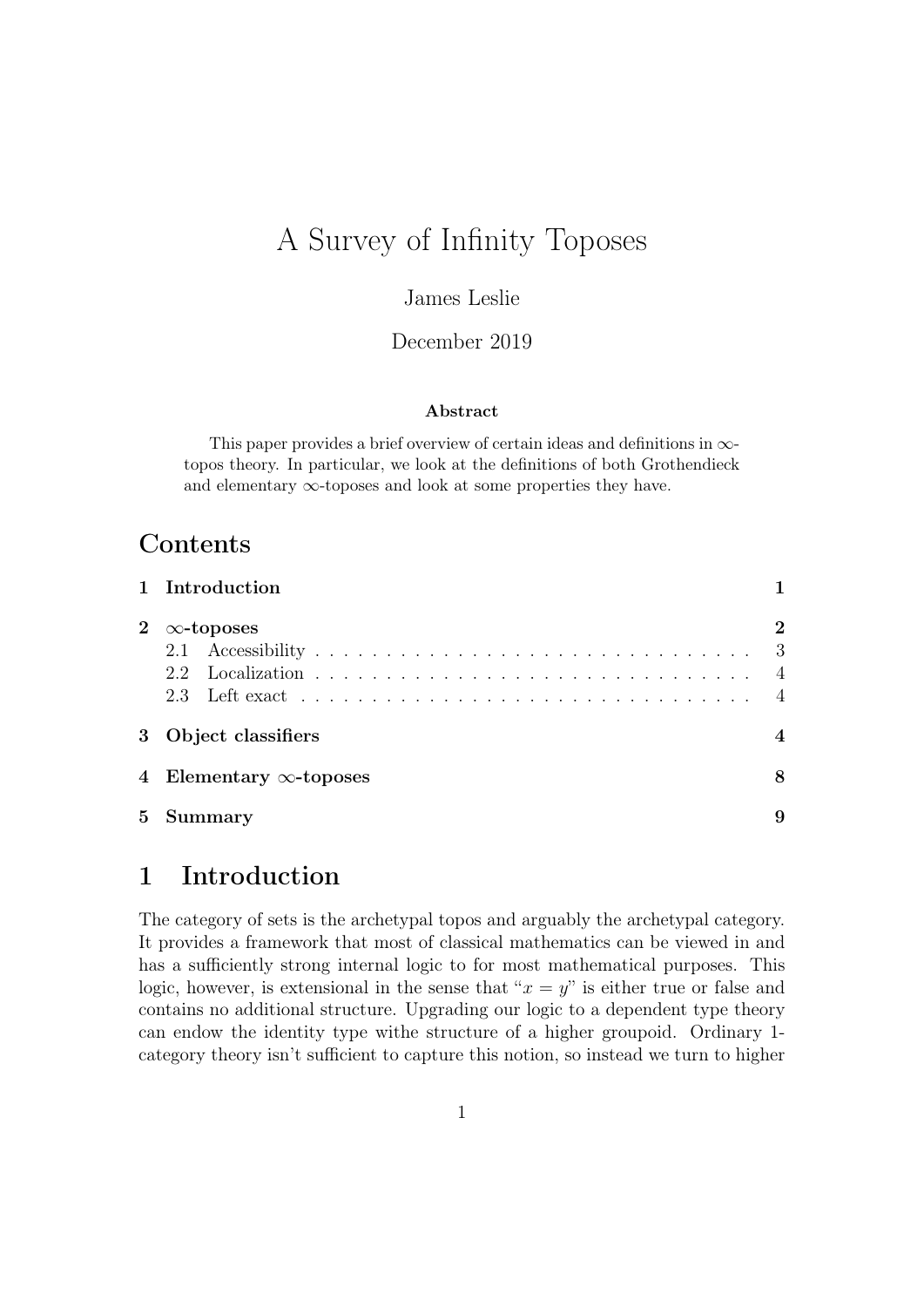category theory. Here, the category of sets is replaced with a different category - the infinity category of spaces, which becomes the archetypal ∞-topos. It is conjectured that dependent type theories, such as homotopy type theory, are the internal languages of such categories, which motivates their study from a logical perspective.

There are many different ways to describe what an  $\infty$ -topos is. If we take the view that a 1-topos is a 'place where you can do mathematics', then an  $\infty$ -topos can be described as a 'place where you can do homotopy theory'. These slogans can be made slightly more precise by saying that an  $\infty$ -topos is to the  $\infty$ -category of spaces what a 1-topos is to the category of sets. We will look at a common definition of the  $\infty$ -category of spaces and define presheaves and sheaves. We then will look at object classifiers and finish by discussing some properties of elementary ∞-toposes.

Throughout this paper, an  $\infty$ -category will be an  $(\infty, 1)$ -category, with the same abuse of notation for toposes.

### <span id="page-1-0"></span>2  $\infty$ -toposes

To get started with  $\infty$ -toposes, we need to define the  $\infty$ -category of spaces.

Definition 2.1. The ∞-category Spaces is defined to be  $N_\Delta(\mathcal{K}\text{an})$  and is called the  $\infty$ -category of spaces. The simplicial category Kan is the full subcategory of sSet spanned by Kan complexes.

For this definition to make sense, we require  $Spaces$  to be a  $\infty$ -category, which can be shown using the following lemmas.

**Lemma 2.2.** The simplicial category  $\mathcal{K}$ an is locally Kan.

*Proof.* Letting X, Y be objects in Kan, we have a simplicial set  $\mathcal{K}\text{an}(X, Y) = Y^X$ , which by Proposition [2.3](#page-1-1) is a simplicial set. It can also be shown that this is a Kan complex. Then, by a theorem of Cordier and Porter (lecture -  $12/11/19$ ),  $N_{\Delta}(\mathcal{K}\text{an})$  is a ∞-category.  $\Box$ 

<span id="page-1-1"></span>**Proposition 2.3.** [\[Lur09,](#page-9-0) Proposition 1.2.7.3.1] Let X be a simplicial set and Y a  $\infty$ -category. Then the simplicial set of  $Y^X$  is a  $\infty$ -category.

Proof. We see that by using the cartesian closed structure of sSet, the left lifting problem has a solution if and only if the right lifting problem has a solution:

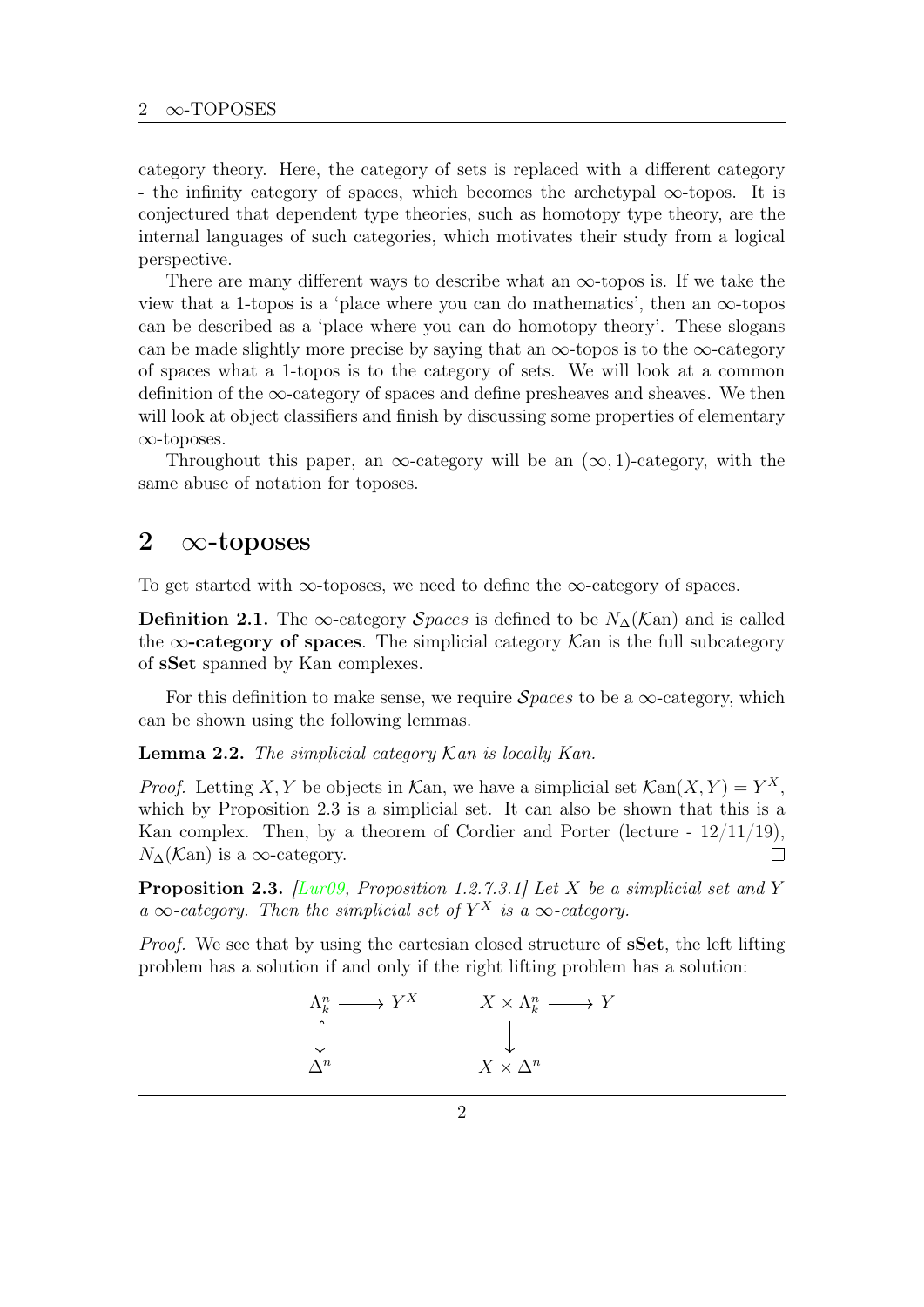The map  $X \times \Lambda_k^n \to X \times \Delta^n$  is formed from an inner anodyne map  $\Lambda_k^n \to \Delta^n$ and a monic  $1_X : 1_X$ . By [\[Lur09,](#page-9-0) Corollary 2.2.5.4], the map  $X \times \Lambda_k^n \to X \times \Lambda^n$ is an inner anodyne map. As Y is a  $\infty$ -category, the right diagram has a lift, so  $Y^X$  is a  $\infty$ -category.  $\Box$ 

The higher category *Spaces* plays the role that the category of sets does in ordinary category theory. We use it to define higher presheaves.

**Definition 2.4.** Let C be a small ∞-category. We define  $\hat{\mathcal{C}}$  to be the ∞-category  $\mathcal{S}paces^{\mathcal{C}^{op}},$  also known as the  $\infty\text{-category of }\infty\text{-presheaves on }\mathcal{C}.$ 

When the context is clear, we will just refer to  $\infty$ -presheaves just as presheaves. Recalling from 1-category theory, a Grothendieck topos is a category equivalent to the category of sheaves on a site:  $\mathrm{Sh}(\mathbb{A}, \tau)$ . This category comes with an inclusion map that has a left exact, left adjoint. It turns out that this gives an equivalent definition of Grothendieck toposes [\[Rez10,](#page-9-1) Proposition 3.5], which is the one we shall generalise for higher toposes.

<span id="page-2-1"></span>**Definition 2.5.** [\[Lur09,](#page-9-0) Defintion 6.1.0.4] Let X be an  $\infty$ -category. We say X is an  $\infty$ -topos if there exists a small  $\infty$  category C and an accessible left exact localization functor  $\widehat{\mathcal{C}} \to X$ .

We shall briefly look at the definition of each adjective in this definition.

#### <span id="page-2-0"></span>2.1 Accessibility

Accessibility requires a lot of prior work and definitions to define, so we will instead discuss some ideas and consequences that it brings. The idea behind accessibility is a way to handle certain categories which are too big or not essentially small. We will present a definition for completeness, but we will say no more about the condition.

Definition 2.6. [\[nLa19a,](#page-9-2) Definition 2.1.2] An  $\infty$ -category X is  $\kappa$ -accessible if the following hold:

- 1. X is locally small,
- 2. X has  $\kappa$ -filtered colimits,
- 3. The full subcategory  $X \hookrightarrow X$  of  $\kappa$  compact objects [\(3.5\)](#page-4-0) is an essentially small  $\infty$ -category.
- 4.  $X \hookrightarrow X$  generates X under  $\kappa$ -filtered colimits.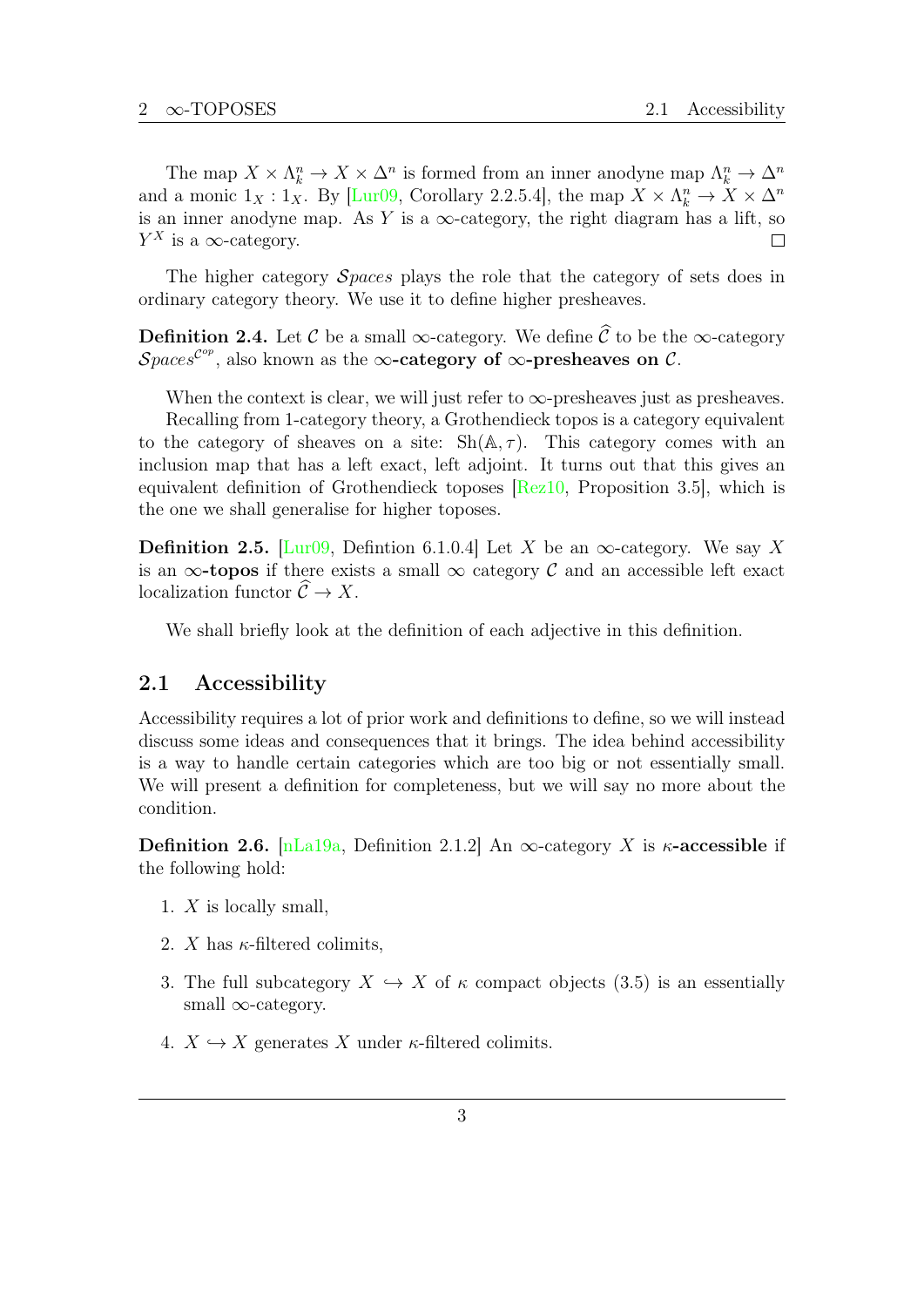#### <span id="page-3-0"></span>2.2 Localization

Recall what it means for a functor of infinity categories to be fully faithful:

**Definition 2.7.** [\[Lur09,](#page-9-0) Definition 1.2.10.1] A map  $f: X \rightarrow Y$  of infinity categories is **fully faithful** when the induced map  $X^r(x, y) \to Y^r(f(x), f(y))$  is a weak homotopy equivalence for all  $x, y \in X_0$ .

**Definition 2.8.** [\[Lur09,](#page-9-0) Definition 5.2.7.2] A functor  $f: X \to Y$  between infinity categories is a **localization** if  $f$  has a fully faithful right adjoint.

Unsurprisingly, this is the same definition that we have for 1-categories, with the exception that 'fully faithful' be interpreted correctly. This can be thought of as a higher characterisation of reflective subcategories.

#### <span id="page-3-1"></span>2.3 Left exact

We see that the definition of left exact is lifted from the 1-categorical setting without much tweaking.

Definition 2.9. [\[Lur09,](#page-9-0) Remark 5.3.2.10] Let X, Y be  $\infty$ -categories and suppose X has all finite limits. A functor  $F: X \to Y$  is **left exact** if it preserves finite limits.

As we see, Definition [2.5](#page-2-1) can simplified to the following: X is an  $\infty$ -topos if X is accessible and we have an adjunction

$$
\widehat{\mathcal{C}} \xrightarrow[i]{a} X
$$

for some small  $\infty$ -category C, with i an embedding, and a commuting with finite limits.

## <span id="page-3-2"></span>3 Object classifiers

In 1-category theory, toposes can be shown/defined to have a subobject classifier, which classifies the set of monics in the topos. This means that there is an object  $\Omega$  which represents the presheaf Sub. We will generalise this notion so we can talk about object classifiers, which  $\infty$ -toposes can be shown to have.

We note that in 1-category theory, from a category  $\mathscr C$  we can define a category  $\mathscr{C}_{Mono}$  whose objects are monomorphisms and whose maps are pullback squares with horizontal maps being monic. It is clear that  $\mathscr C$  has a subobject classifier if and only if  $\mathscr{C}_{M \circ m}$  has a terminal object. This is the property that we will abstract to define object classifiers.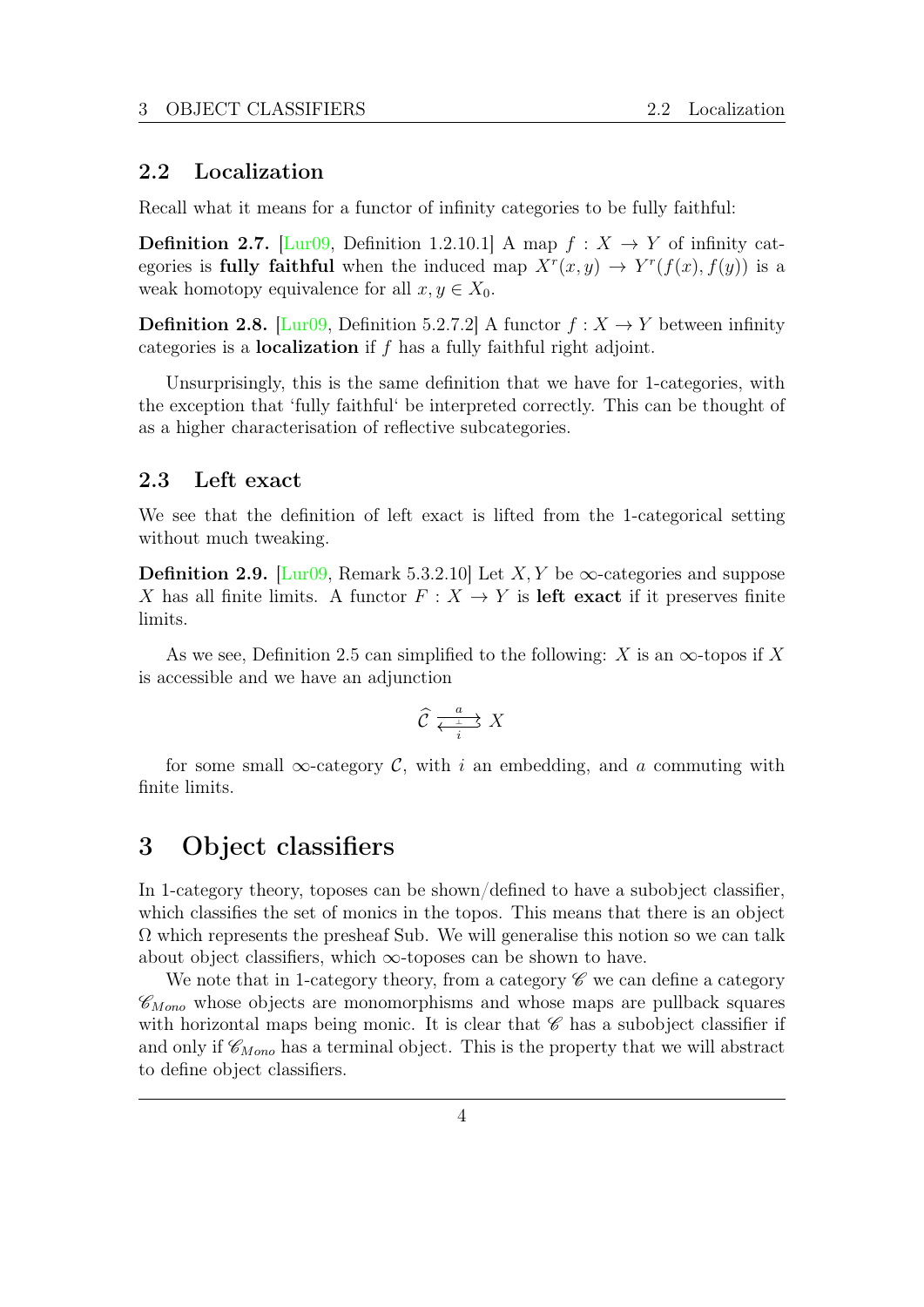**Definition 3.1.** [\[Lur09,](#page-9-0) Notation 6.1.3.4] Let X be an  $\infty$ -category and S a subclass of morphisms which is stable under pullback. We define the following  $(\infty)$ categories:

- 1.  $O_X^S$  is the full subcategory of  $X^{(\Delta^1)}$  spanned by S.
- 2.  $O_X^{(S)}$  is the subcategory of  $O_X$  whose objects are elements of S and whose morphisms  $f \rightarrow q$  are pullback diagrams where f is the pullback of q along some map in  $X$ .

**Definition 3.2.** [\[Lur09,](#page-9-0) Definition 6.1.6.1] Let X be an infinity category with pullbacks and S a collection of morphisms of X which is stable under pullback. A morphism f **classifies** S if it is a terminal object of  $O_X^{(S)}$ .

If we interpret this 1-categorically, then we see that indeed, a subobject classifieris precisely a morphism that classifies monics (subobjects) in the sense of this definition.

**Definition 3.3.** [\[nLa19d\]](#page-9-3) A map  $f : x \rightarrow y$  in an infinity category X is a **monomorphism** if the induced functor  $X/f \to X/y$  is a fully faithful functor.

**Lemma 3.4.** [\[Lur09,](#page-9-0) Example 6.1.6.2] The  $\infty$ -category Spaces has a subobject classifier given by the monic  $\Delta^0 \hookrightarrow \{0,1\}$ , where the codomain is the discrete two object Kan complex.

A natural question that arises is whether or not  $\infty$ -toposes have subobject classifiers? It turns out that whilst this is true, it is not as relevant when working in the  $(\infty)$ -categorical setting. Instead, one may want to be able to classify all maps in a higher topos. Following the discussion following  $\text{Lur09}$ , Proposition 6.1.6.3], we see that this is often unreasonable. In a 1-category  $\mathscr{C}$ , due to the fact that hom sets are sets, if  $Y \to X$  is not a monic, we lose information about nontrivial automorphisms of Y. In the  $\infty$ -categorical case however, as the hom spaces are now Kan complexes, this information can be retained. Another issue is that of running into size issues: by having an object classify every object in an infinity category X, [\[Lur09,](#page-9-0) Proposition 6.1.6.3] guarentees that every slice category  $X_{/x}$ will be essentially small. To get around this, we introduce object classifiers.

<span id="page-4-0"></span>**Definition 3.5.** [\[Lur09,](#page-9-0) Definition 6.1.6.4] Let X be a presentable  $\infty$ -category and  $\kappa$  a cardinal. A map  $f: x \to y$  in X is **relatively**  $\kappa$ -compact if for every pullback diagram

$$
\begin{array}{ccc}\nx' & \longrightarrow & x \\
f' & & f \\
y' & \longrightarrow & y\n\end{array}
$$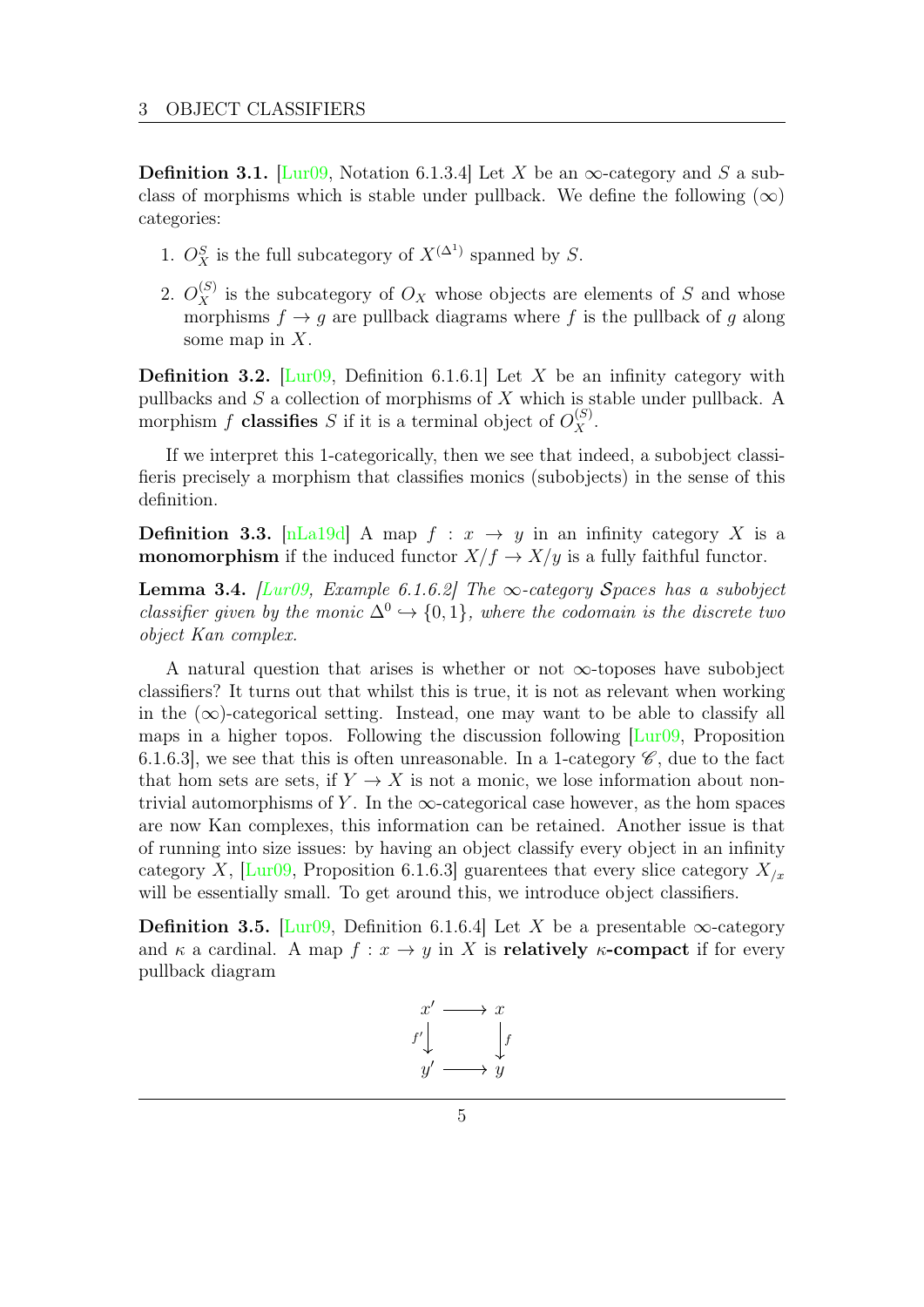such that Y' is  $\kappa$ -compact, X' is also  $\kappa$ -compact.

The following classification of  $\infty$  toposes was shown by Rezk.

**Theorem 3.6.** [\[Lur09,](#page-9-0) Theorem 6.1.6.8] Let X be an  $\infty$ -category. Then, X is an  $\infty$ -topos if and only if the following conditions hold:

- 1. X is presentable,
- 2. Colimits in X are universal,
- 3. For all sufficiently large regular cardinals  $\kappa$ , there exists a classifying object for the class of all relatively  $\kappa$ -compact morphisms in X.

**Definition 3.7.** [\[Lur09,](#page-9-0) Definition 6.1.1.2] Let X be a presentable infinity category. We say that colimits in  $X$  are universal if the associated pullback functor  $f: X/y \to X/x$  preserves small colimits, for any map that  $f: x \to y$  in X.

Returning to our discussion on subobjects, we recall that a way to state the existence of a subobject classifier in a 1-category is demonstrate that the functor Sub is representable. This is the route that Rasekh takes in defining object classifiers in higher categories.

**Definition 3.8.** [\[Ras18,](#page-9-4) Definition 1.78] Let X be a higher category with finite limits and let S be a subclass of morphisms, closed under pullbacks. An object  $\mathcal{U}^{S}$  of X is an object classifier for S if it represents the functor

$$
((X_{/-})^S)^{\text{core}} : X^{op} \to \mathcal{S} paces.
$$

The category  $(X/x)^S$  is full subcategory of  $X/x$  spanned by the maps in S. The functor  $(-)^{core}$  takes an  $\infty$ -category and outputs the maximal subgroupoid, which we view as an object in  $Spaces$ .

This can be seen as the same notion as Lurie's object classifier in the following way: given any object  $x \in X$ , representability gives an equivalence

$$
((X_{/x})^S)^{\text{core}} \simeq X(x, \mathcal{U}^S).
$$

This then gives rise to a map  $\mathcal{U}^S_* \to \mathcal{U}^S$  with the property that for any map  $f: x \to y$  in S, there is an essentially unique pullback square:

$$
x \longrightarrow y
$$
  

$$
\downarrow \qquad \qquad \downarrow
$$
  

$$
u^s_* \longrightarrow u^s
$$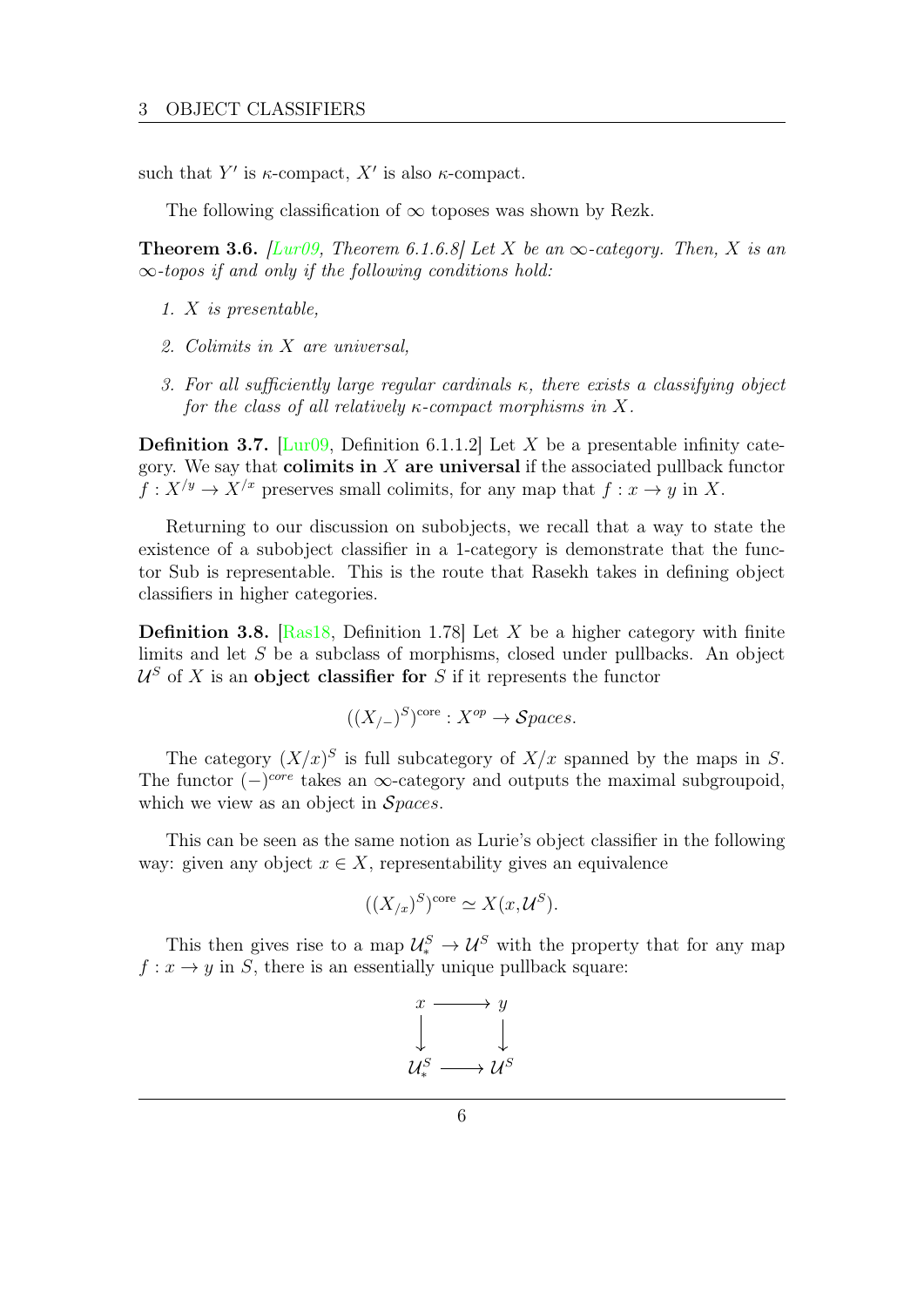This condition is precisely the condition that Lurie gives: the category  $O_X^{(S)}$ X has a terminal object.

Object classifiers are often called universes and can be thought of as an internal ∞-topos [\[nLa19e,](#page-9-5) Remark 1.1]. From the homotopy type theoretic perspective, object classifiers correspond to types of types.

Following  $[Ras18, Example 1.81]$  $[Ras18, Example 1.81]$ , we can look at the object classifiers in  $Spaces$ .

**Definition 3.9.** Let  $\kappa$  be a sufficiently large cardinal. We define the following:

- 1. Spaces<sup> $\kappa$ </sup> is the higher category of spaces which are  $\kappa$  small.
- 2.  $\mathcal{U}^{\kappa}$  is the category  $(\mathcal{S}paces^{\kappa})^{\text{core}}$ .
- 3.  $\mathcal{U}_{*}^{\kappa}$  is the category  $(\mathcal{Spaces}_{*}^{\kappa})^{\text{core}}$ , where  $\mathcal{Spaces}_{*}^{\kappa}$  are  $\kappa$  small pointed spaces.

**Lemma 3.10.** [\[Ras18,](#page-9-4) Example 1.81] The category  $Spaces^k$  has an object classifier.

*Proof.* The forgetful map  $\mathcal{Spaces}_*^{\kappa} \to \mathcal{Spaces}^{\kappa}$  which forgets the pointedness structure induces a map  $p: \mathcal{U}_*^{\kappa} \to \mathcal{U}^{\kappa}$ . We can then show that the functor

$$
((\mathcal Spaces_{/-})^{\kappa})^{\mathrm{core}}
$$

is representable. To do this, we first observe the following chain of equivalences:

$$
((\mathcal Spaces_{/*})^{\kappa})^{core} \simeq ((\mathcal Spaces)^{\kappa})^{core},
$$
  
=  $\mathcal{U}^{\kappa}$ ,  
 $\simeq \mathcal Spaces(*, \mathcal{U}^{\kappa}).$ 

To complete the proof, we use the property that every space is a colimit of the point and both sides commute with colimits [\[Ras18,](#page-9-4) Example 1.81, (2)].  $\Box$ 

Spaces can be recovered by taking pullbacks along the map  $\mathcal{U}_{*}^{\kappa} \to \mathcal{U}^{\kappa}$ . We can define a  $\kappa$  small space X to be a map  $X : \Delta^0 \to \mathcal{U}^{\kappa}$ . The following pullback diagram then arises:

$$
\begin{array}{ccc}\n\Delta^0 \times_{\mathcal{U}^\kappa} \mathcal{U}^\kappa_* & \longrightarrow \mathcal{U}^\kappa_* \\
\downarrow & & \downarrow \\
\Delta^0 & \xrightarrow{\qquad \qquad } & \mathcal{U}^\kappa\n\end{array}
$$

We see that a fibre over X is then the space of all pointed spaces  $(X, x)$ , with x a point of X. This space can be identified with X, meaning that the pullback is the space  $X$ .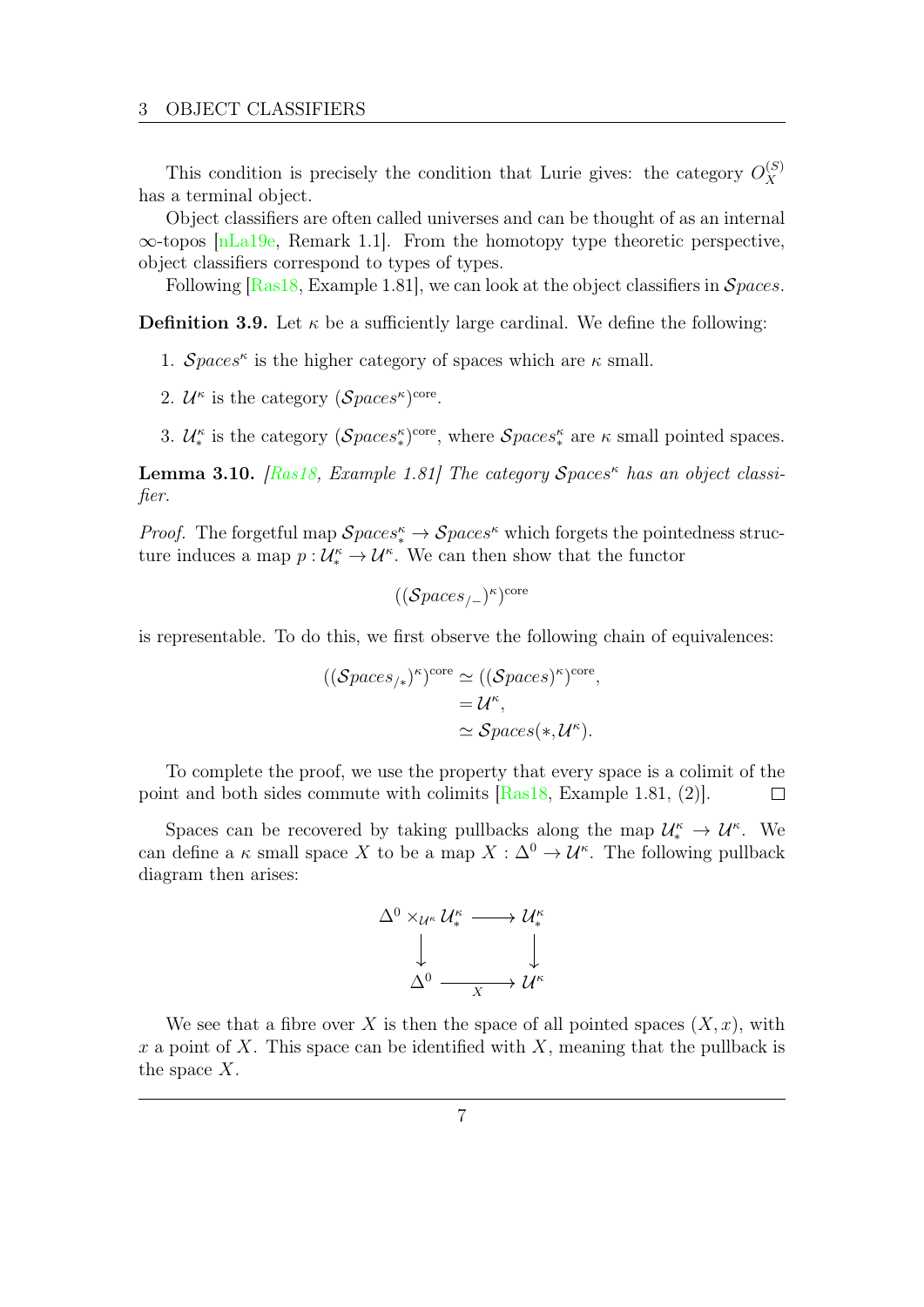### <span id="page-7-0"></span>4 Elementary ∞-toposes

So far we have only looked at higher toposes of sheaves, which we shall call Grothendieck higher toposes. As is the case with 1-topos theory, there is a weaker notion of a topos known as an elementary topos. The definition of an elementary 1-topos is motivated from a logical perspective in that it gives you enough structure to do most finitary (intuitionistic) logic. To differentiate between the two different notions, the previous  $\infty$ -topos will be refered to as Grothendieck  $\infty$ -toposes. In the higher case, whilst the definition of a Grothendieck higher topos is set in stone, there has been some debate around what an elementary higher topos should be, however it now seems like there is an accepted definition.

Definition 4.1. [\[nLa19c\]](#page-9-6) An elementary  $\infty$ -topos is an  $\infty$ -category  $\mathscr E$  such that the following conditions hold:

- 1.  $\mathscr E$  has finite limits and colimits
- 2.  $\mathscr E$  is locally cartesian closed
- 3. There exists a subobject classifier
- 4. For any morphism  $f: y \to x$  in  $\mathscr{E}$ , there is a class of morphisms S containing f which is closed under finite limits, colimits, composition and dependent products, such that there is an object classifier for  $\mathcal{U}^S$  for S.

The definition of cartesian closed is taken straight from 1-category theory - finite products and a terminal objects with the functor  $x \times (-)$  having a right adjoint for every object x in  $\mathscr E$ . Locally cartesian closed here means that every slice category  $\mathscr{E}/x$  is also cartesian closed. This immediately means that every elementary  $\infty$ -topos is cartesian closed via the identification of  $\mathscr{E}_{\Lambda}$ <sup>0</sup> with  $\mathscr{E}$ . It is discussed in an n-Category Café blog post by Shulman  $\left[\text{Shu17}\right]$  that every Grothendieck  $\infty$ topos is an elementary  $\infty$ -topos, which means that we can prove some results in an easier fashion by showing that they hold for elementary toposes.

**Lemma 4.2.**  $[nLa19c, Theorem 3.1] Any morphism  $x \to 0$  in an elementary$  $[nLa19c, Theorem 3.1] Any morphism  $x \to 0$  in an elementary$  $\infty$ -topos is an equivalence.

Proof. This proof is more or less the same as the 1-categorical proof. Given a morphism  $f: x \to 0$ , we see that the projection  $x \times 0 \to x$  has a section  $\langle 1_x, f \rangle$ :  $x \to x \times 0$ . Noting that the functor  $x \times (-)$  is a left adjoint, it must preserve colimits [\[nLa19b\]](#page-9-8), hence  $x \times 0$  is equivalent to 0, meaning that f must be an equivalence.  $\Box$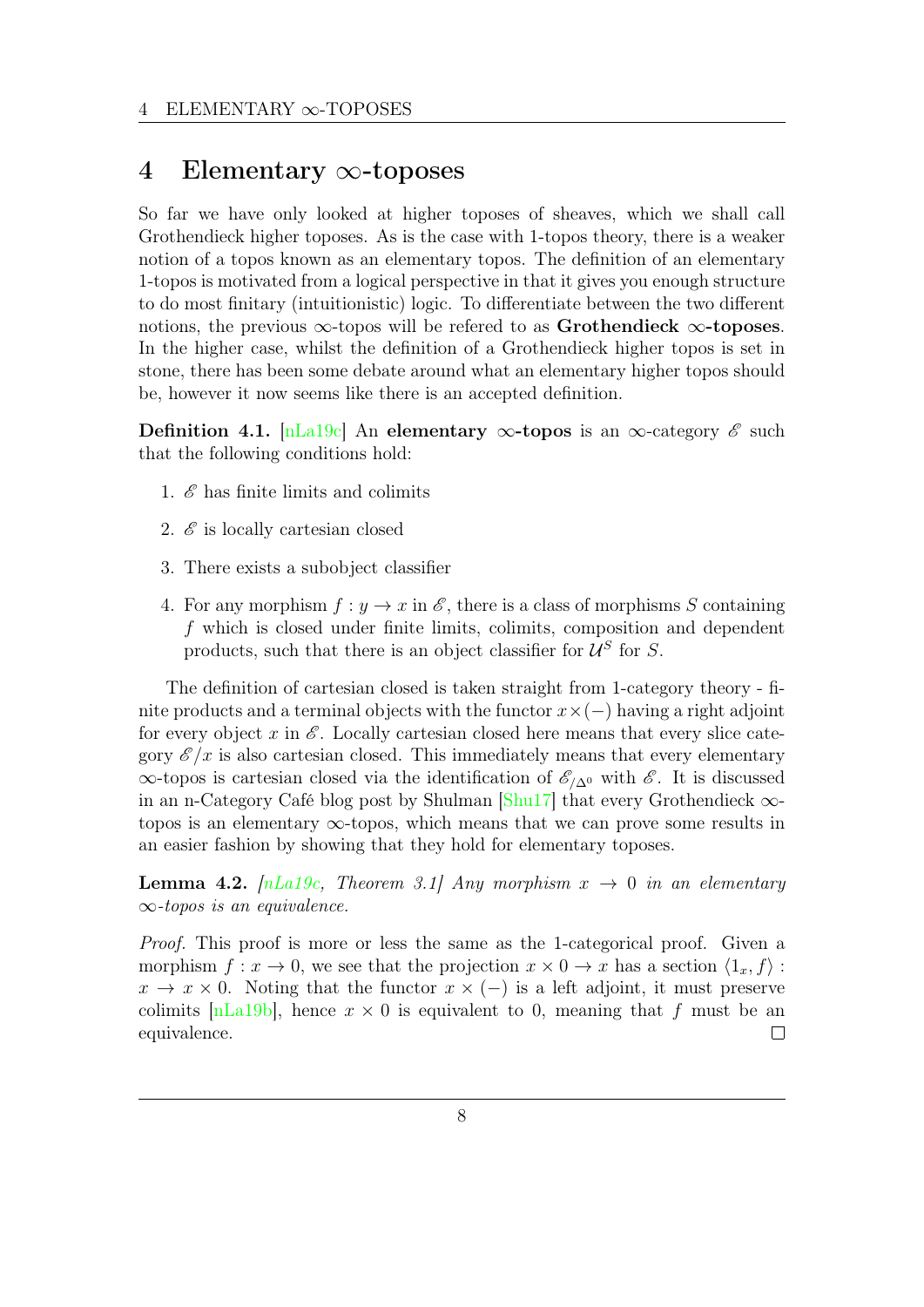One of the key results in 1-topos theory is the Fundamental Theorem of Topos theory, which states that the slice of an elementary topos is again an elementary topos. This theorem holds in the  $\infty$ -topos setting.

**Theorem 4.3.** [\[Ras18,](#page-9-4) Theorem 3.10] Let  $\mathscr E$  be an elementary  $\infty$  topos and x an object of  $\mathscr E$ . Then  $\mathscr E$ /x is an elementary  $\infty$ -topos.

Proof. The proof found in [\[Ras18,](#page-9-4) Theorem 3.10] uses a different definition of elementary  $\infty$ -topos to the one we do. However, we will give out outline of the similar properties.

The category  $\mathscr{E}/x$  has finite limits and colimits, inherited from  $\mathscr{E}$ . We will also give an overview of the existence of a subobject classifier. If  $\mathscr E$  has a subobject classifier given by  $\Omega$ , we claim that the projection map  $\pi_2 : \Omega \times \mathcal{X} \to \mathcal{X}$  is a subobject classifier in  $\mathscr{E}/x$ . Firstly, we need to determine what monics in  $\mathscr{E}/x$  are: it turns out that a morphism  $h : f \to q$  is a monic in  $\mathscr{E}/x$  precisely when h is a monic in  $\mathscr{E}$ . This means if  $f : y \to x$  is an object in  $\mathscr{E}/x$ , the restriction map  $\text{Sub}(f) \to \text{Sub}(y)$ is going to be an equivalence of spaces (where  $Sub(-)$  is suitable defined). This means it suffices to show that there is an equivalence  $\mathscr{E}_{x}(f, \pi_2) \simeq \text{Sub}(y)$ . Rasekh then does this by exhibiting a certain adjunction which gives rise to the following chain of equivalences

$$
Sub(f) \xrightarrow{\simeq} Sub(y) \xrightarrow{\simeq} \mathscr{E}(y,\Omega) \xrightarrow{\simeq} \mathscr{E}_{/x}(f,\pi_2)
$$

This shows that  $\text{Sub}(f) \simeq \mathscr{E}_{/x}(f, \pi_2)$ , meaning that  $\pi_2$  is the subobject classifier, as required.  $\Box$ 

### <span id="page-8-0"></span>5 Summary

We have defined Grothendieck  $\infty$ -toposes and looked briefly at the components in the definition. We then studied object classifiers and discussed their role and use in toposes, showing that a sub object classifer can be thought of as a special case of and object classifier. Finally, we introduced elementary ∞-toposes and looked at some results that can be proven about them, including an overview of part of the proof of the fundemental theorem of  $\infty$ -toposes. In this paper we have only scratched the surface of the rich structure of that  $\infty$ -toposes can have. Further places of research include understanding the relationship between dependent type theories and  $\infty$ -toposes, in particular looking at the internal languages of such categories.